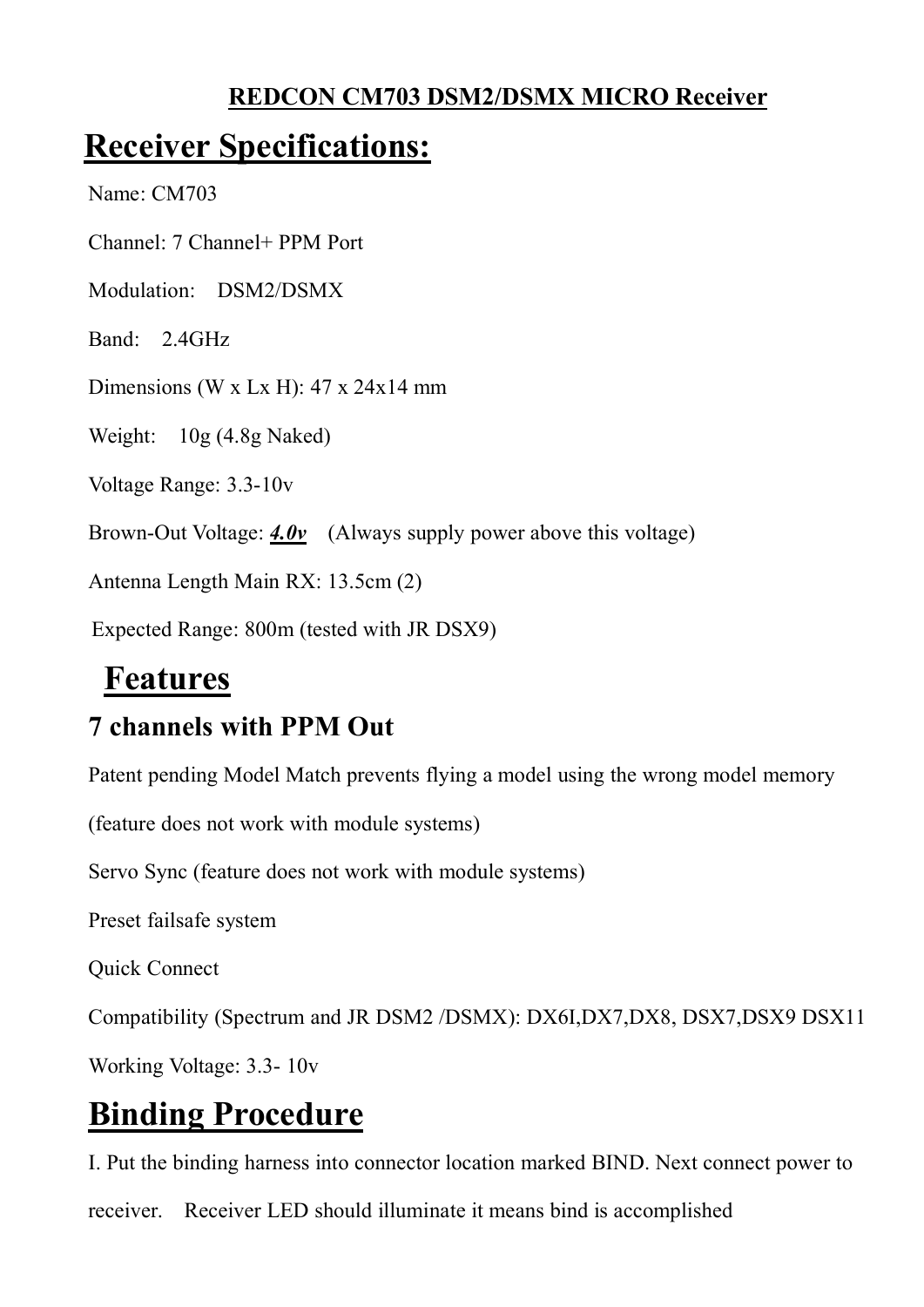II. To set fail-safe throttle and control surface positions, (minimum throttle and all control surfaces set to neutral is suggested). Press and hold the bind button of transmitter (LED will illuminate), Turn on the transmitter.

III. Receiver LED will change from rapid flashing to slow flashing and a few seconds later when bind is accomplished the LED of receiver will illuminate solid. Failsafe should be programmed correctly .

IV. Remove binding harness from the BIND channel. Restart the receiver by cycling it power off and turn on and connect battery into BIND channel is recommended. All channels should function properly now. You may test fail-safe by holding sticks in corner, cycle transmitter on and off. Surfaces and throttle should return to your preset fail-safe positions.

**Notes:** Only one time bind procedure is required on a new receiver. Repetitive binding provides no extra security. Always remember to remove the binding harness after successful bind is completed.

**Package including: CM703 Receiver \*1 p and bind plug \*1pc**

#### **www.redconrc.hk**